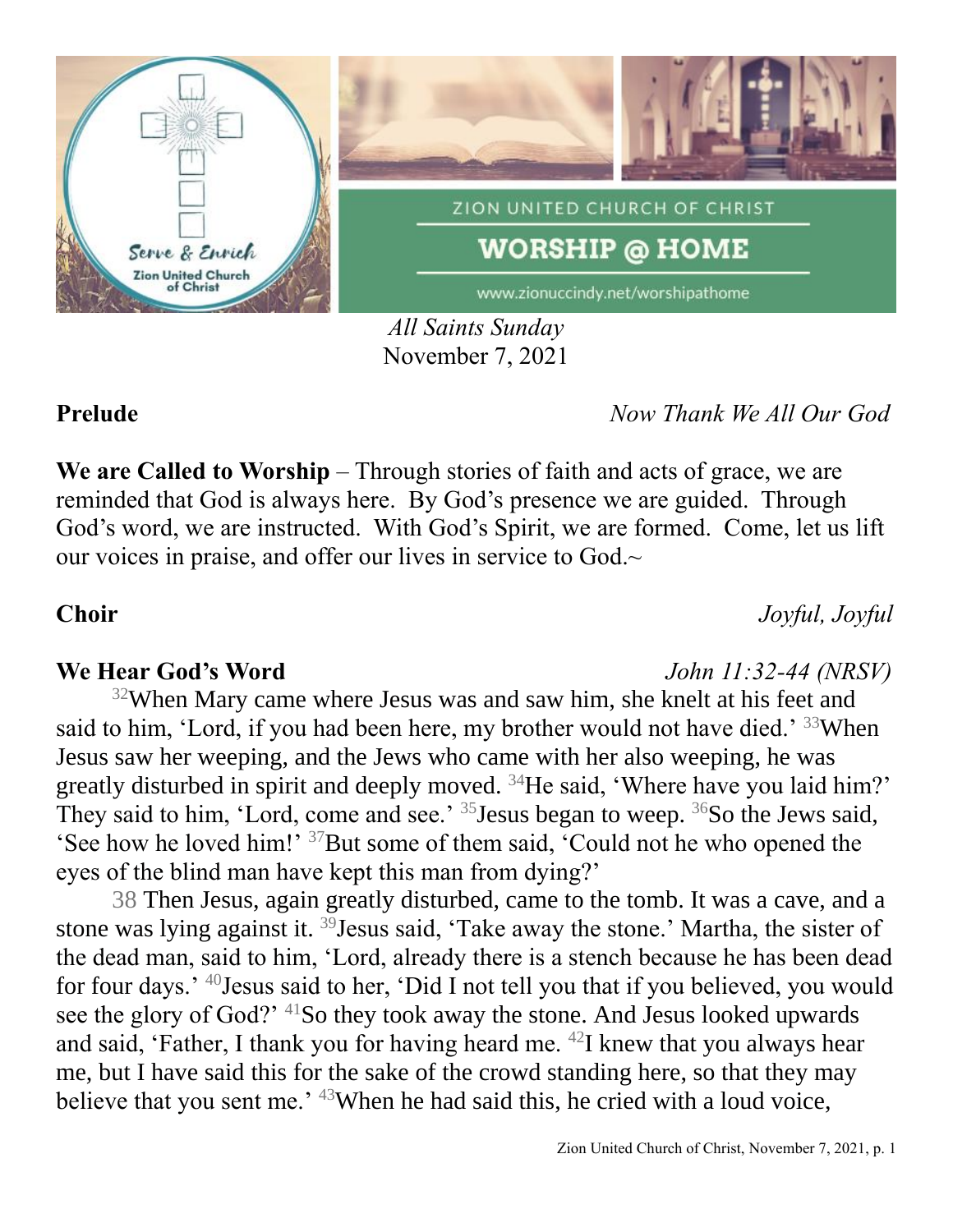'Lazarus, come out!' <sup>44</sup>The dead man came out, his hands and feet bound with strips of cloth, and his face wrapped in a cloth. Jesus said to them, 'Unbind him, and let him go.'

# *Revelation 21:1-6a (NRSV)*

Then I saw a new heaven and a new earth; for the first heaven and the first earth had passed away, and the sea was no more.  ${}^{2}$ And I saw the holy city, the new Jerusalem, coming down out of heaven from God, prepared as a bride adorned for her husband.  $3$ And I heard a loud voice from the throne saying, 'See, the home of God is among mortals. He will dwell with them; they will be his peoples, and God himself will be with them; <sup>4</sup> he will wipe every tear from their eyes. Death will be no more; mourning and crying and pain will be no more, for the first things have passed away.'

5 And the one who was seated on the throne said, 'See, I am making all things new.' Also he said, 'Write this, for these words are trustworthy and true.' <sup>6</sup>Then he said to me, 'It is done! I am the Alpha and the Omega, the beginning and the end.

## **Meditation** *Oh, What a Foretaste*

**All Saints Day Celebration**—We remember the saints of our congregation who have passed away this last year. You, too, are invited to name aloud and remember those you have loved and lost.

## *We Remember…*

Joan Schiller June 21, 1937—September 16, 2021 Carolyn Van Dyke October 25, 1930—October 20, 2021

Over 16,000 Hoosiers lost to COVID-19 Over 750,000 Americans lost to COVID-19 Over 5 million world-wide lost to COVID-19

# **A Time of Prayer**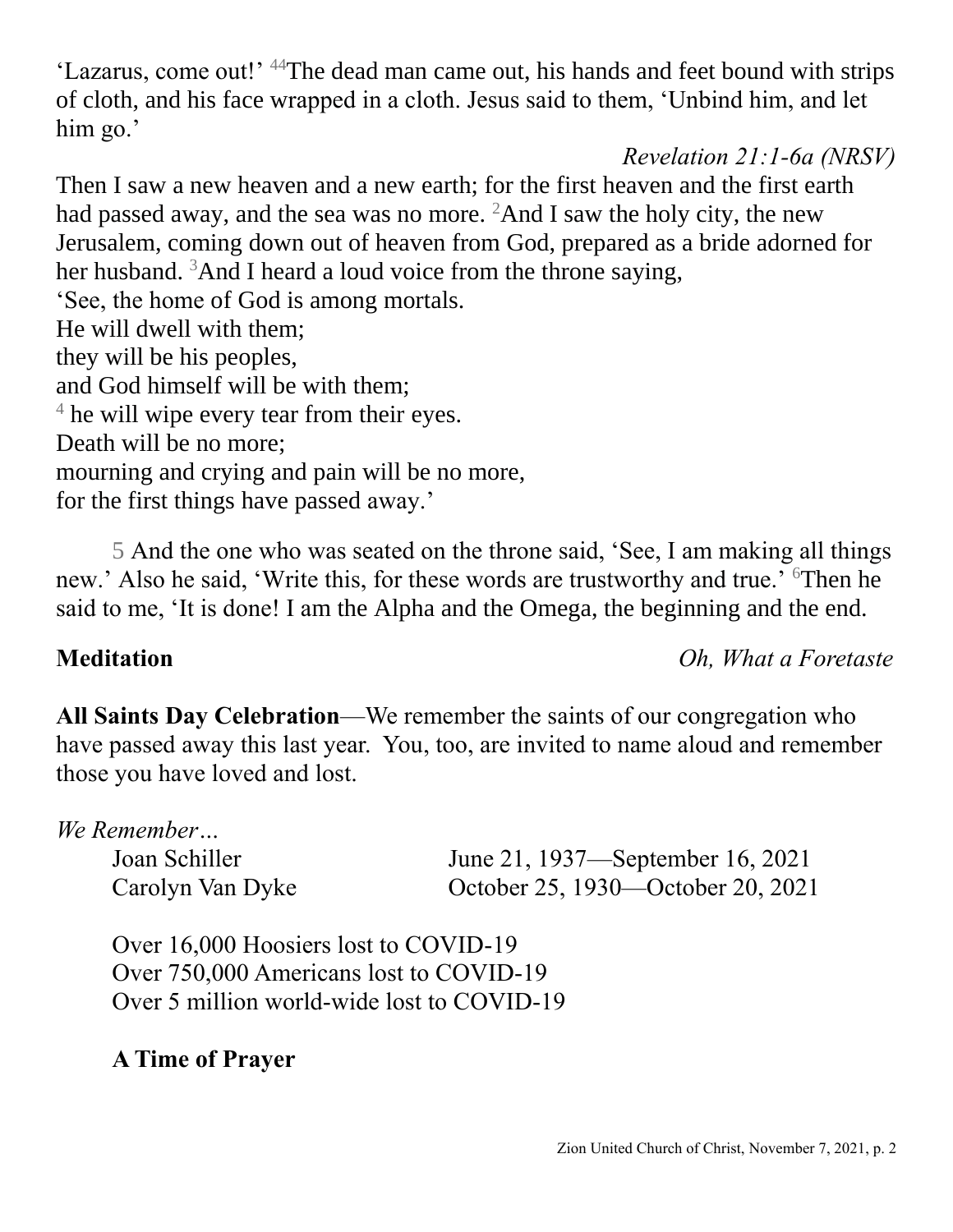**The Lord's Prayer** (unison)—Our Father, who art in heaven, hallowed be thy name, thy kingdom come, thy will be done, on earth as it is in heaven. Give us this day our daily bread. And forgive us our debts, as we forgive our debtors. And lead us not into temptation, but deliver us from evil. For thine is the kingdom, and the power, and the glory, forever. Amen.

## **We Gather at the Table**



**Set Your Place at the Table**—Communion was first celebrated in the homes of those in the early church. Friends and family would gather together to pray, singing songs, and break bread. We carry on that tradition today. Whatever you have on hand to celebrate communion will work just fine, because this ancient ritual is not about what we use for this meal or where we partake of it. Instead, it is about the act of remembrance. So, gather around the table, prepare your place, and remember that Christ is in our midst.

**Our Invitation—** The invitation is simple: come and eat of the feast. Not a meal to nourish the body, but to feed the soul. We receive the bread and wine connected to the ages: to the saint of old who felt unworthy, to the seeker eager to know God, to the teenager who wonders what it's all about, to the child who eats with unburdened faith. Woven into this time, the hopes and tears of generations. There is great joy here. No one is turned away for God is the host!+

**The Words of Institution**—On the night when Jesus was to be betrayed, he gathered with his friends in that upper room to celebrate the Passover meal, a meal of remembrance of the liberation of God's people from slavery in Egypt, a journey that would lead them deep into the wilderness. After the meal was over, Jesus took the bread that was left, broke it, blessed it, and said, "Take and eat, this is my body broken for you." In the same way, he took the cup, the fruit of the vine, and pouring it out he said, "This is the cup of the new covenant, my blood shed for you and the forgiveness of sins. As often as you eat this bread and drink this cup, remember me." Today, we remember Christ's body broken for us and blood shed for us as bread is transformed into mercy and wine into compassion. As we prepare to receive this holy meal, let us ready our hearts by confessing our sins to God. Let us pray.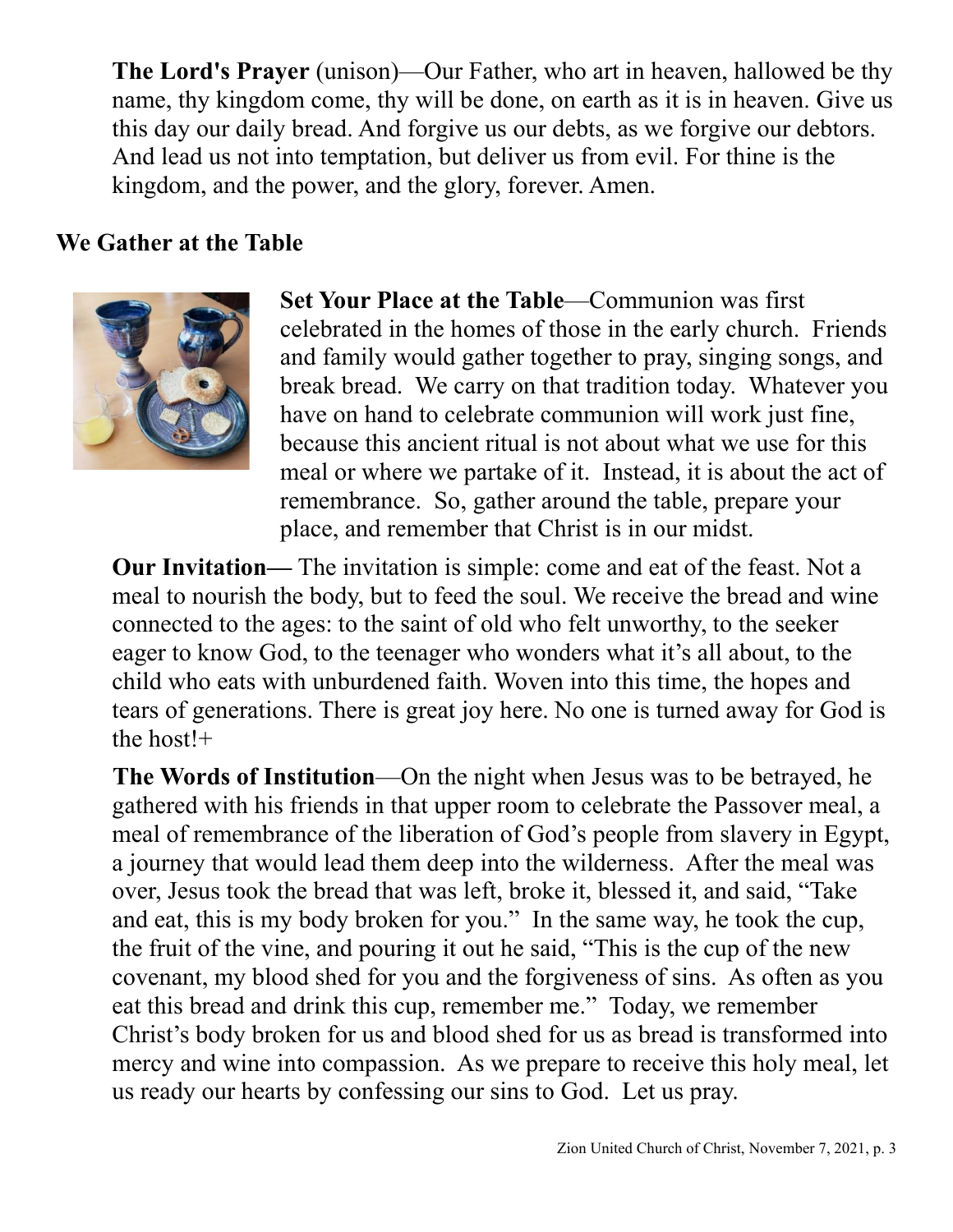**Our Confession**—God, we praise you for your merciful and unfailing compassion, known throughout the ages, but too often we lose sight of your goodness and you grace. We think that we can do this all on our own, and we forget that we can turn to you in all things. For give us for our shortsightedness. Help us to learn from the saints of yesterday and today, your faithful disciples, who found their hope in you. Restore our vision, reconcile us to you and one another, and remind us of your resurrection promise. Amen.

**Assurance of Grace—**Our God weeps with us and laughs with us in joy. Unfailing in mercy and grace, God is with us in our brokenness and in our restoration. In the God of Jesus Christ we find our hope and our salvation. Know this day the healing mercy of our God. Know that you are forgiven.

**Blessing Our Meal—** Tender, transforming God, you have invited us to gather at this table, to taste the feast, the same abundant promises offered to our ancestors in faith. Time and time again you've offered your grace, even as we have stepped away, you continue to call us to be your people. You have never left us. We praise you for second, third, and fourth chances. You are ever-patient, always faithful. We give thanks for this time of celebration. For the One this meal remembers. For the life, ministry, death, and resurrection of Jesus Christ. With those who have gone before us, whose hands touched the bread, whose lips embraced the cup, we worship you. We glorify you. Bless, now, this bread and this cup as we gather around the table with you and the communion of saints. Amen.+

**We Share the Bread and the Cup**  $-$  As you eat the bread, remember, "This is the body of Christ broken for you." Take and eat. As you drink the cup, remember, "This is the blood of Christ shed for you and the forgiveness of sins." Take and drink.

**We Give Thanks**—Almighty God, we give you thanks for the gift of our Savior's presence in the simplicity and splendor of this holy meal. Unite us with all who are fed by Christ's body and blood that we may faithfully proclaim the good news of your love and that your universal church may be a rainbow of hope in an uncertain world; through Jesus Christ our Redeemer. Amen.+